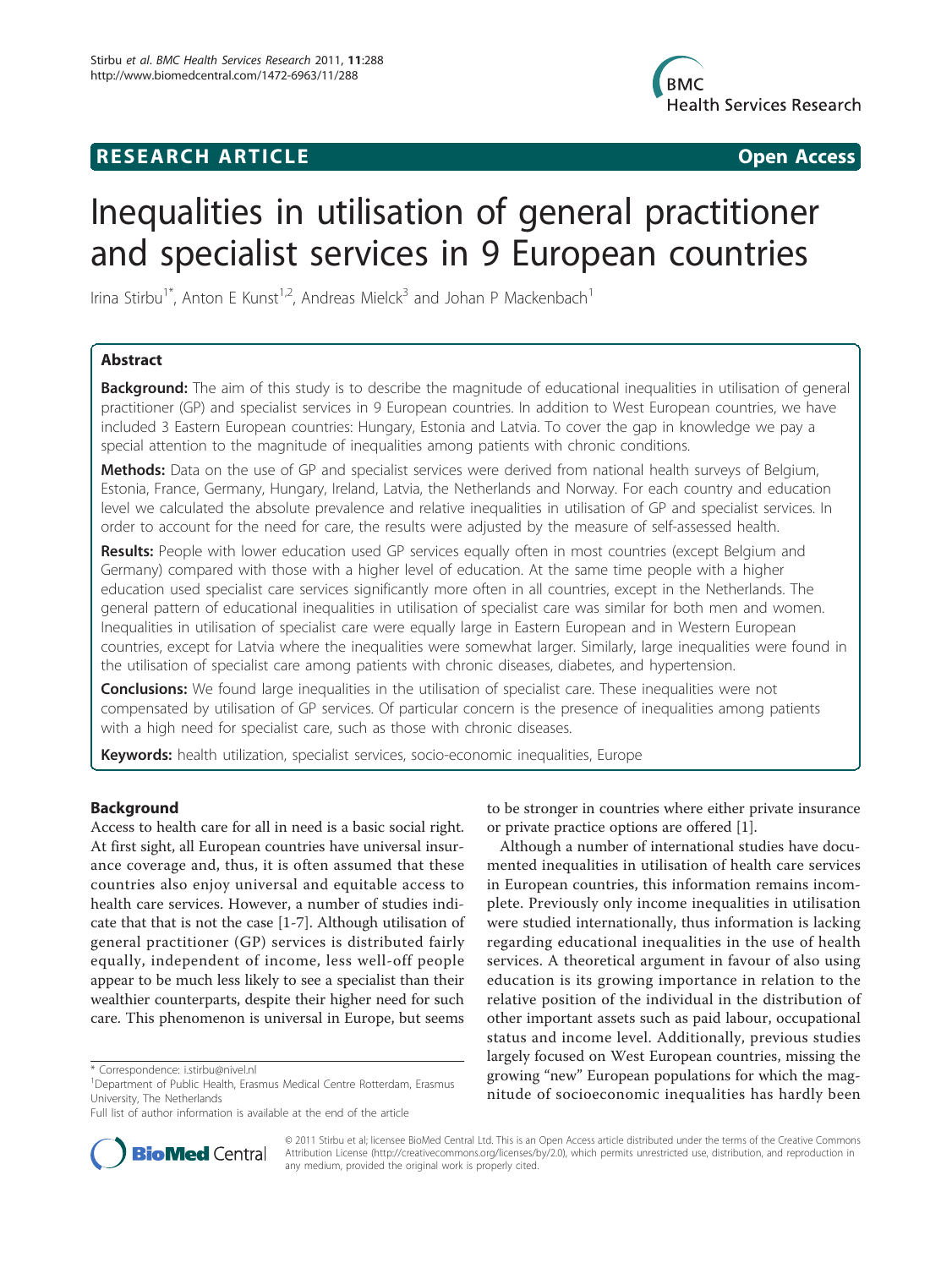studied [\[8](#page-6-0)]. Inequalities in Eastern European countries might be larger than in Western European countries due to recent disruptions in social and health care systems in those countries [\[8](#page-6-0)-[10\]](#page-6-0). Finally, all studies on inequalities in utilisation were mainly based on the general population, thus not taking into account people with special needs, such as those with chronic diseases. Large inequalities in the utilisation of health care services in this vulnerable group might indicate specific potential shortcomings within the health care system and support hypotheses about the role of access in explaining differential outcomes of care among people with different socioeconomic status.

The aim of the present study is to describe the magnitude of educational inequalities in utilisation of GP and specialist services in 9 European countries. In addition to West European countries, we have included 3 Eastern European countries: Hungary, Estonia and Latvia. Special attention is also paid to the magnitude of inequalities among patients with chronic conditions.

## Methods

## Data

Data on utilisation of GP and specialist services were derived from micro-level data of national health surveys in 9 European countries (Norway, Ireland, Netherlands, Belgium, Germany, France, Hungary, Estonia, and Latvia). Most surveys were conducted in or after the year 2000, except for the German survey which was conducted in 1998 (Table 1). Sample sizes were above 7000 persons for all surveys, except those from Estonia and Norway. Nonresponse percentages ranged from about 18% in Ireland up to 42% in the Netherlands and Belgium, while percentages in most other countries were around 30%. Data from 104,503 respondents were included in the analyses.

In all surveys, utilisation of GP and specialist services was self-reported. All participants were asked how many times they visited a GP or a specialist in a specified period of time. In all countries the recall period for utilisation of

GP and specialist services was 12 months, except for the Netherlands and Belgium where the recall period was only 2 months.

In order to take the need for care into account we have included the measure of self-assessed health. Self-assessed health was rated according to 5 answer categories from the healthiest to the least healthy. The exact answer categories ranged in most countries from "very good" to "very bad", although there were some variations between countries. Additionally, the utilisation of services was investigated among people with chronic diseases. In all surveys the presence of chronic diseases was self-reported, except for Ireland that had no data on chronic diseases. Because each survey varied depending on the type and number of chronic diseases included, we selected only those chronic disease that were present in at least 6 of the 9 surveys: angina pectoris, arthritis, asthma, bronchitis, cancer, diabetes, hypertension, myocardial infarction, stroke, and ulcers. A patient was considered to be having a chronic disease if s/he reported having at least one from the above mentioned chronic conditions. Information on diabetes and hypertension was included in all surveys, and prevalence rates were high in all countries; this allowed us to use these diseases for a more in-depth analysis.

Socioeconomic position was measured using the level of education, which represents the highest level of completed education of the respondent. The level of education was initially classified according to national categories, which were subsequently reclassified into three levels of the International System of Classification of Educations (ISCED): primary or no education and lower secondary education; higher secondary education; tertiary education.

## Analysis

First, we assessed educational inequalities in utilisation of GP and specialist services using prevalence rates of having made at least one visit to a GP or specialist. Prevalence rates were calculated for each type of service by education group and participating country. The prevalence rates

|                | Table I Countiles included in the analysis and sources of data |                        |                  |                     |
|----------------|----------------------------------------------------------------|------------------------|------------------|---------------------|
| Country        | Survey name                                                    | Year(s)                | Non-response (%) | <b>Final sample</b> |
| Norway         | Norwegian Survey of Living Conditions                          | 2002                   | 29.6             | 6820                |
| Ireland        | Living in Ireland Panel Survey                                 | 1995, 2002             | 18.0/22.0*       | 15051               |
| Netherlands    | General social survey (POLS)                                   | 2003-2004              | $41.7 - 38.7$    | 15803               |
| Belgium        | Health Interview Survey                                        | 1997, 2001             | $41.5/38.6*$     | 18481               |
| Germany        | German National Health Examination and Interview Survey        | 1998                   | 38.6             | 7124                |
| France         | Health, Health Care and Insurance Survey (IRDES)               | 2004                   | $30.0*$          | 17828               |
| <b>Hungary</b> | National Health Interview Survey Hungary                       | 2000, 2003             | $21.0 - 28.0$    | 10532               |
| Estonia        | Health Behavior among Estonian Adult Population                | 2002, 2004             | 33.0/38.0*       | 4376                |
| Latvia         | Finbalt Health Monitor                                         | 1998: 2000: 2002: 2004 | $20.0 - 40.0$    | 8488                |
| Europe         |                                                                |                        |                  | 104503              |

Table 1 Countries included in the analysis and sources of data

\* Percentage non-response households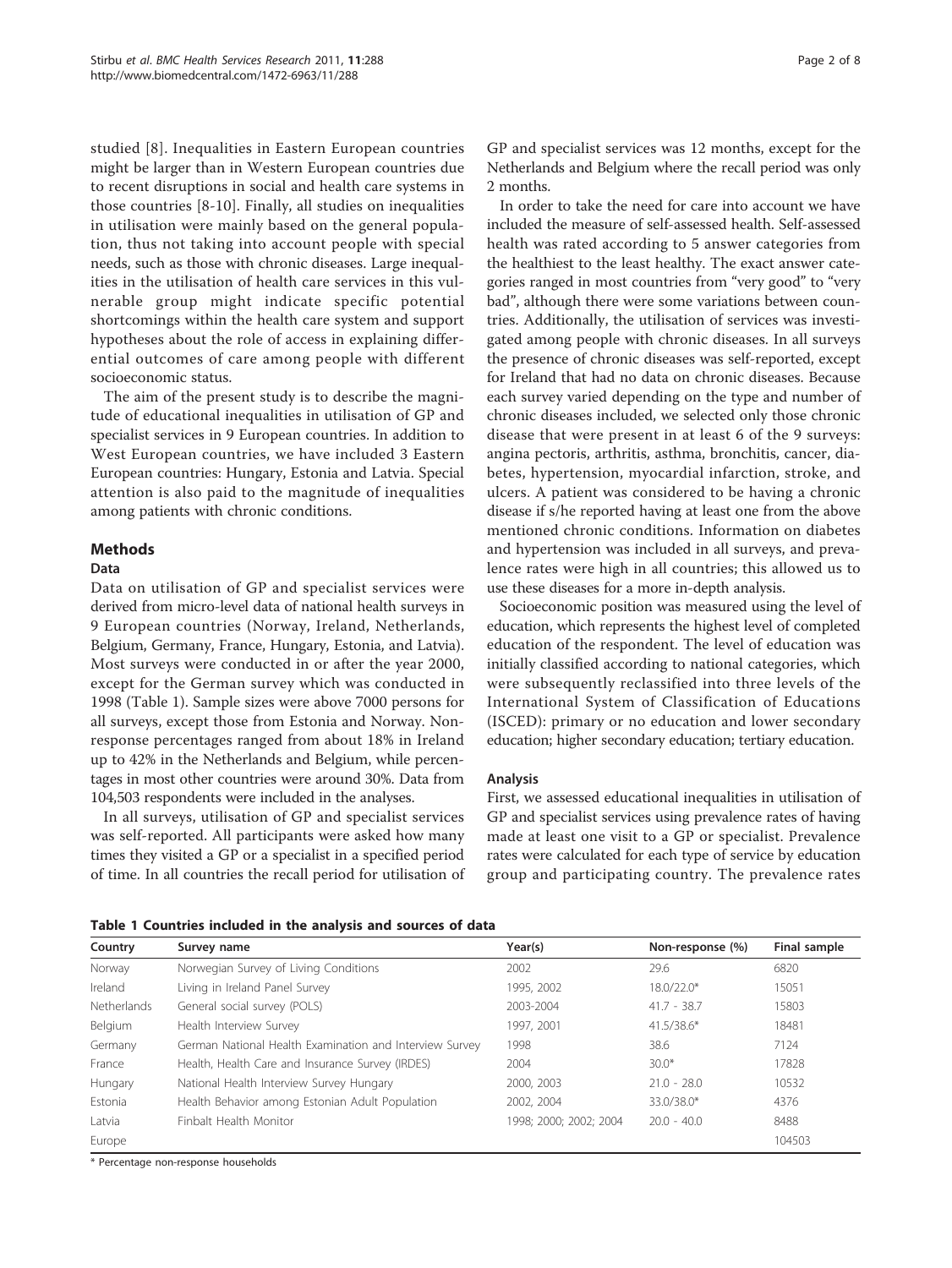were standardized by 5-year age groups and gender to the total survey population, as a representative sample for the standard European population. We use prevalence rates to judge about the absolute differences of GP or specialist services use between different educational groups.

Second, we estimated relative inequalities in utilisation of GP and specialist services among higher and lower educational groups of the general population using the relative index of inequality (RII). The RII is a regression-based index used to measure socioeconomic inequalities in health in a comparable way in different countries [[11,12](#page-6-0)]. The RII quantifies the relative position of each educational group within the hierarchy of all educational groups. This rank measure is related to health indicators by means of log-binomial regression. The RII results in a ratio that can be described as the prevalence ratio of preventive services utilisation at the very bottom of the educational hierarchy compared to the very top of the hierarchy.

Third, we estimated relative inequalities by education in utilisation of GP and specialist services among persons with chronic diseases, hypertension and diabetes.

All calculations were done using log-binomial regression analysis in SAS statistical package (version 8.02). We included categorical variables in the regression models, representing 5-year age groups and gender, to control for demographic confounders. To take the need for care into account, we adjusted our results by the ranked measure of self-assessed health, which quantifies the relative position of each group of people in one answer category in the hierarchy of all answer categories. Ranked measure of selfassessed health was calculated on the basis of the cumulative relative frequencies of the valid cases and allows for better comparison between countries.

## Results

The study populations in the different European countries did not differ greatly regarding age and gender distribution (Table 2), except for the Baltic countries where there were slightly more younger female respondents. In contrast,

there was a considerable difference in educational distribution between the countries, with Norway and the Netherlands having fewer people with lower education, and Germany, Hungary and Ireland having fewer people with higher education. In most countries, the percentage of people reporting visiting a GP ranged from 67% to 80%; it was substantially lower in Latvia, the Netherlands and Belgium (range 35% to 46%). In the latter 2 countries the lower rates of GP visits is probably related to the shorter recall period (2 and 3 months, respectively, versus 12 months in all other countries). The highest report for visiting a specialist was in Germany (75%) and the lowest was in Norway (17%).

Only in Belgium and Germany were lower educated people significantly more likely to report a visit to a GP (RII is 1.29 and 1.20, respectively; Table [3\)](#page-3-0). After adjustment for self-assessed health the RII slightly decreased in all countries. Although utilisation of GP care was fairly equally distributed between educational groups, there was a general tendency of lower use by the lower educated (RIIs just below 1 in all countries except Belgium and Germany). In Belgium and Germany significantly higher utilisation of GP services by lower educated groups remained, although weakened. On the other hand, after adjustment for self-assessed health, in Hungary higher educated people used GP services significantly more often compared to the lower educated group (RII = 0.87 CI: 0.80-0.95).

The prevalence of specialist services use was more diverse compared with GP services, with higher utilisation in Germany, France, Hungary and Estonia (above 40% for both higher and lower educated groups; Table [3](#page-3-0)). Higher educated people reported using specialist services significantly more often than lower educated people in almost all countries, except for the Netherlands (RII = 1.05) where utilisation was equal for higher and lower educated groups. After adjustment for self-assessed health, people with higher education reported using specialist services significantly more often in all countries,

Table 2 Background information on the study populations

| Country     | Age above<br>50 yrs (%) | Gender<br>men) | % Lower secondary<br>distribution (% education and below | % Upper<br>secondary<br>education | % Tertiary<br>education | People reporting<br>visiting a $GP(%)$ | People reporting<br>visiting a specialist<br>(%) |
|-------------|-------------------------|----------------|----------------------------------------------------------|-----------------------------------|-------------------------|----------------------------------------|--------------------------------------------------|
| Norway      | 39.8                    | 50.0           | 17.5                                                     | 56.6                              | 25.9                    | 74.8                                   | 17.0                                             |
| Ireland     | 37.5                    | 49.5           | 55.9                                                     | 29.8                              | 14.3                    | 72.8                                   | 24.8                                             |
| Netherlands | 42.7                    | 48.5           | 39.3                                                     | 37.7                              | 22.9                    | 35.6                                   | 18.0                                             |
| Belgium     | 42.0                    | 48.5           | 41.0                                                     | 30.0                              | 29.0                    | 46.8                                   | 22.9                                             |
| Germany     | 42.7                    | 48.4           | 43.0                                                     | 43.1                              | 13.9                    | 67.9                                   | 74.7                                             |
| France      | 39.5                    | 49.1           | 53.7                                                     | 18.9                              | 27.4                    | 80.5                                   | 56.9                                             |
| Hungary     | 42.8                    | 44.6           | 57.6                                                     | 29.0                              | 13.4                    | 74.1                                   | 51.7                                             |
| Estonia     | 30.1                    | 42.3           | 47.9                                                     | 34.5                              | 17.6                    | 67.3                                   | 44.6                                             |
| Latvia      | 28.9                    | 43.5           | 44.3                                                     | 34.6                              | 21.1                    | 44.5                                   | 29.1                                             |
| Europe      | 39.4                    | 47.8           | 46.0                                                     | 32.3                              | 21.7                    | 59.2                                   | 35.7                                             |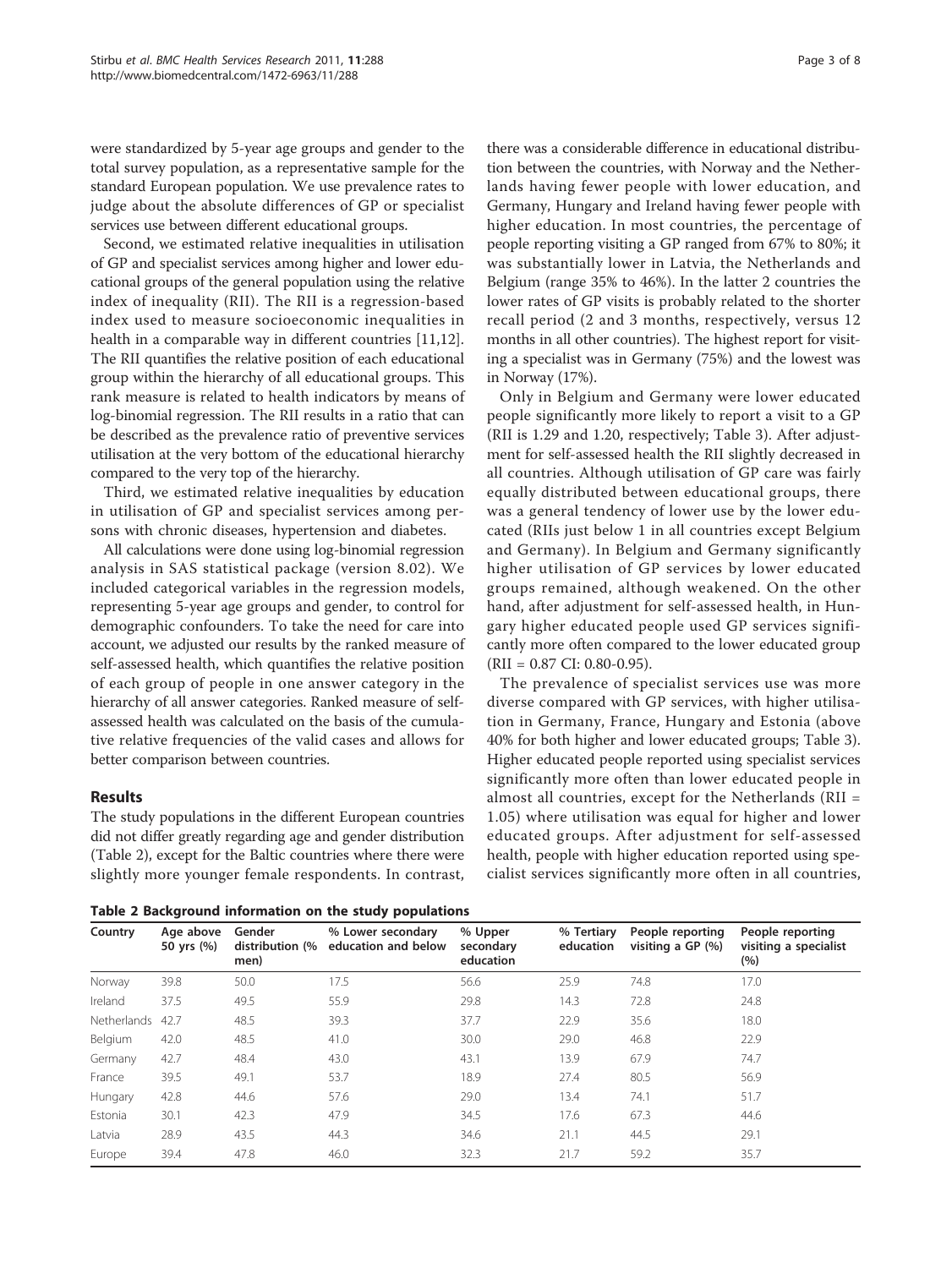| Country                    | PR <sup>a</sup> Lower secondary<br>education and below | <b>PR Upper</b><br>secondary<br>education | <b>PR Tertiary</b><br>education | RII (95%CI) <sup>b</sup> ,<br>Men &<br>women.<br><b>Adjusted for</b><br>age & gender | RII (95%CI)<br>Men & women<br>Adjusted for age,<br>gender & SAH <sup>c</sup> | RII (95%CI),<br>Men<br><b>Adjusted for</b><br>age & SAH <sup>c</sup> | RII (95%CI),<br>Women<br><b>Adjusted for</b><br>age & SAH <sup>c</sup> |
|----------------------------|--------------------------------------------------------|-------------------------------------------|---------------------------------|--------------------------------------------------------------------------------------|------------------------------------------------------------------------------|----------------------------------------------------------------------|------------------------------------------------------------------------|
| Utilization of GP services |                                                        |                                           |                                 |                                                                                      |                                                                              |                                                                      |                                                                        |
| Norway                     | 75.1                                                   | 75.8                                      | 73.3                            | 1.07 (0.96-1.20)                                                                     | $0.98$ $(0.87 - 1.10)$                                                       | $1.06(0.90-1.26)$                                                    | $0.92(0.78-1.08)$                                                      |
| Ireland                    | 74.7                                                   | 69.7                                      | 71.3                            | $1.07(0.95 - 1.20)$                                                                  | $0.97(0.87 - 1.09)$                                                          | $0.87(0.74-1.04)$                                                    | 1.07 (0.92-1.26)                                                       |
| Netherlands                | 35.6                                                   | 35.8                                      | 33.6                            | 1.08 (0.98-1.20)                                                                     | $0.93(0.84 - 1.04)$                                                          | $0.96(0.81 - 1.14)$                                                  | $0.98(0.84 - 1.13)$                                                    |
| Belgium                    | 52.1                                                   | 44.3                                      | 39.1                            | 1.29 (1.19-1.40)                                                                     | $1.13(1.03-1.23)$                                                            | $1.10(0.96 - 1.25)$                                                  | $1.17(1.04-1.32)$                                                      |
| Germany                    | 70.6                                                   | 71.4                                      | 62.1                            | 1.20 (1.07-1.34)                                                                     | $1.16(1.04-1.30)$                                                            | $1.22(1.04-1.42)$                                                    | 1.10 (0.93-1.30)                                                       |
| France                     | 79.7                                                   | 81.5                                      | 81.0                            | $0.98(0.91 - 1.06)$                                                                  | $0.93(0.86 - 1.01)$                                                          | $0.89(0.79-1.01)$                                                    | $0.99(0.88-1.10)$                                                      |
| Hungary                    | 73.2                                                   | 73.1                                      | 74.8                            | $0.97(0.89 - 1.06)$                                                                  | $0.87(0.80 - 0.95)$                                                          | $0.82$ $(0.72 - 0.94)$                                               | $0.92(0.82 - 1.03)$                                                    |
| Estonia                    | 69.0                                                   | 70.0                                      | 67.2                            | $0.98$ $(0.85 - 1.13)$                                                               | $0.91(0.79-1.05)$                                                            | $0.82$ $(0.65 - 1.03)$                                               | $0.97(0.81 - 1.18)$                                                    |
| Latvia                     | 47.3                                                   | 45.3                                      | 46.8                            | $0.97(0.85 - 1.10)$                                                                  | $0.92$ $(0.80 - 1.04)$                                                       | $1.00(0.81 - 1.23)$                                                  | $0.87(0.74-1.03)$                                                      |
| Europe                     | 62.4                                                   | 61.4                                      | 58.9                            | 1.09 (1.06-1.13)                                                                     | $1.00(0.97-1.04)$                                                            |                                                                      | 1.00 (0.95-1.05) 1.02 (0.97-1.07)                                      |
|                            | Utilization of specialist services                     |                                           |                                 |                                                                                      |                                                                              |                                                                      |                                                                        |
| Norway                     | 14.0                                                   | 17.7                                      | 18.5                            | $0.72$ $(0.57 - 0.91)$                                                               | $0.61(0.48-0.78)$                                                            |                                                                      | 0.66 (0.46-0.96) 0.59 (0.43-0.81)                                      |
| Ireland                    | 25.6                                                   | 22.5                                      | 27.1                            | $0.84(0.70-1.02)$                                                                    | $0.59(0.49-0.72)$                                                            | $0.57(0.43-0.76)$                                                    | $0.62$ (0.47-0.80)                                                     |
| Netherlands                | 17.9                                                   | 18.1                                      | 17.2                            | 1.05 (0.91-1.21)                                                                     | $0.86$ $(0.73 - 1.00)$                                                       | $0.90(0.72 - 1.13)$                                                  | $0.88(0.71-1.09)$                                                      |
| Belgium                    | 20.8                                                   | 22.1                                      | 25.5                            | $0.73$ $(0.65 - 0.82)$                                                               | $0.59(0.52 - 0.67)$                                                          | $0.73(0.59-0.89)$                                                    | $0.54(0.46 - 0.64)$                                                    |
| Germany                    | 74.2                                                   | 78.6                                      | 76.2                            | $0.90(0.80-1.00)$                                                                    | $0.87(0.78 - 0.97)$                                                          | $0.93(0.80-1.09)$                                                    | $0.86(0.74-1.00)$                                                      |
| France                     | 51.9                                                   | 58.7                                      | 66.5                            | $0.60$ $(0.55 - 0.66)$                                                               | $0.55(0.51-0.61)$                                                            | $0.55(0.47-0.64)$                                                    | $0.59(0.52 - 0.66)$                                                    |
| Hungary                    | 47.4                                                   | 54.0                                      | 59.6                            | $0.72$ $(0.65 - 0.80)$                                                               | $0.58(0.52 - 0.65)$                                                          | $0.60(0.51-0.72)$                                                    | $0.61(0.53-0.70)$                                                      |
| Estonia                    | 42.5                                                   | 45.6                                      | 51.4                            | $0.76$ $(0.64 - 0.91)$                                                               | $0.68$ $(0.57 - 0.81)$                                                       | $0.62$ $(0.46 - 0.84)$                                               | $0.72(0.57-0.90)$                                                      |
| Latvia                     | 26.0                                                   | 29.0                                      | 39.3                            | $0.51$ $(0.44 - 0.60)$                                                               | $0.47$ $(0.40 - 0.55)$                                                       | $0.51(0.38-0.68)$                                                    | $0.46$ $(0.38 - 0.55)$                                                 |
| Europe                     | 33.1                                                   | 36.4                                      | 40.2                            | $0.74(0.71-0.77)$                                                                    | $0.65(0.62 - 0.67)$                                                          |                                                                      | 0.70 (0.65-0.75) 0.66 (0.62-0.69)                                      |

<span id="page-3-0"></span>

| Table 3 Prevalence rate (PR) and Relative index of inequality (RII) in utilisation of GP and specialist services |  |  |  |  |  |
|------------------------------------------------------------------------------------------------------------------|--|--|--|--|--|
|------------------------------------------------------------------------------------------------------------------|--|--|--|--|--|

<sup>a</sup> Prevalence rate per 100 persons (men and women combined), age and gender standardized to the total survey population;

<sup>b</sup> Relative index of inequality and 95% confidence interval adjusted for age and gender

 $c$  SAH = Self-assessed health

without exceptions. Relative inequalities were smaller in the Netherlands and Germany (RIIs around 0.86) and were very pronounced in Latvia (RII = 0.47).

The pattern of utilisation of GP and specialist services for patients with chronic diseases, diabetes and hypertension was similar to that of the general population: lower and higher educated persons with chronic diseases were equally likely to use GP services in most countries (Table [4\)](#page-4-0). Only in Belgium and Germany did lower educated patients report using GP services slightly more often. On the other hand, higher educated patients with chronic conditions used specialist services significantly more often than lower educated patients (RII = 0.87 and lower), except in the Netherlands ( $RII = 0.92$ ; Table [4\)](#page-4-0). These inequalities tended to be larger in Norway, Belgium, France, Hungary and Latvia, and were somewhat smaller in the other countries.

## **Discussion**

People with a lower education level used GP services slightly less often as those with a higher level of education in most countries (except for Belgium and Germany). At the same time, higher educated people used specialist care services significantly more often in all countries (except for the Netherlands). Educational inequalities in utilisation of specialist care among women were slightly larger than among men in some countries, although the general pattern of use was similar for both men and women. Inequalities in utilisation of specialist care were equally large in Eastern European and in Western European countries, except for Latvia where the level of inequalities was somewhat larger. Similarly large was the level of inequalities in utilisation of specialist care among patients with chronic diseases, diabetes, and hypertension.

The high percentage of non-response in some countries could have biased our results if both the educational level and the reported utilisation of services had been unequally distributed among respondents and nonrespondents. Although some studies reported that nonresponse is related to socioeconomic status [[13-15](#page-6-0)], previous evaluations showed that the association between utilisation of services and socioeconomic status would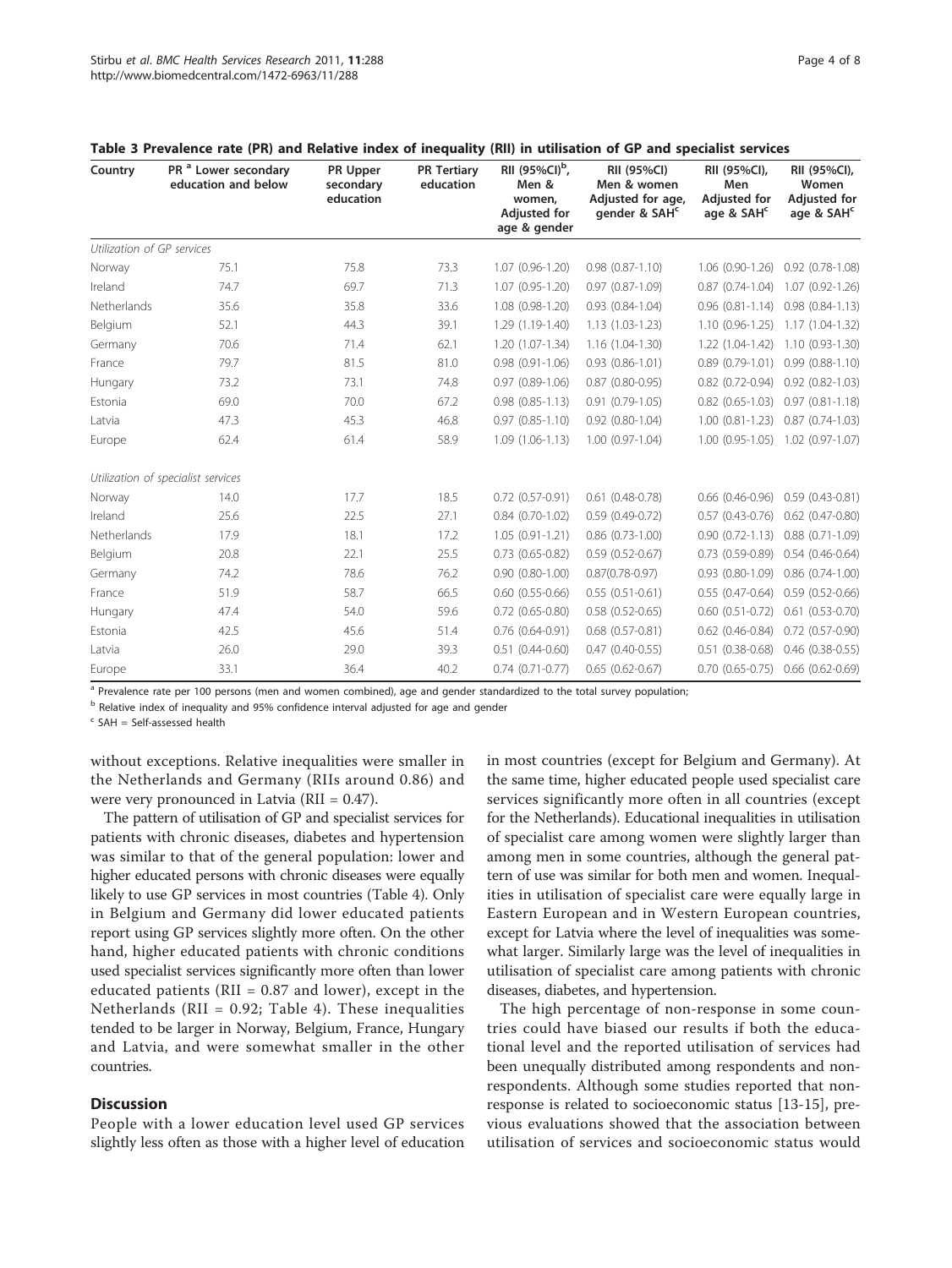<span id="page-4-0"></span>Table 4 Relative index of inequality (RII) in utilisation of GP and specialist services among patients with chronic diseases; men and women combined

| Country     | <b>Chronic diseases</b>            | <b>Diabetes</b>        | Hypertension           |  |  |  |  |  |
|-------------|------------------------------------|------------------------|------------------------|--|--|--|--|--|
|             | RII <sup>a</sup> (95% CI)          | RII (95% CI)           | RII (95% CI)           |  |  |  |  |  |
|             | Utilization of GP services         |                        |                        |  |  |  |  |  |
| Norway      | $0.99(0.79-1.24)$                  | $0.99(0.57-1.69)$      | $0.96(0.71-1.31)$      |  |  |  |  |  |
| Netherlands | $0.92$ $(0.78 - 1.08)$             | $0.71$ $(0.47 - 1.07)$ | $0.97$ $(0.77 - 1.23)$ |  |  |  |  |  |
| Belgium     | 1.15 (1.00-1.31)                   | 1.27 (0.86-1.88)       | 1.19 (0.98-1.44)       |  |  |  |  |  |
| Germany     | 1.11 (0.94-1.32)                   | 1.74 (1.02-2.97)       | 1.14 (0.90-1.44)       |  |  |  |  |  |
| France      | 1.03 (0.89-1.19)                   | $0.98$ $(0.66 - 1.46)$ | 1.03 (0.86-1.24)       |  |  |  |  |  |
| Hungary     | $0.91(0.78-1.06)$                  | $0.93$ $(0.69 - 1.24)$ | $0.90(0.74-1.10)$      |  |  |  |  |  |
| Estonia     | $0.99(0.81 - 1.22)$                | $1.10(0.61 - 1.98)$    | 1.00 (0.75-1.33)       |  |  |  |  |  |
| I atvia     | $0.97(0.75-1.25)$                  | $0.71$ $(0.31 - 1.67)$ | 1.04 (0.75-1.44)       |  |  |  |  |  |
| Europe      | 1.03 (0.97-1.09)                   | 1.03 (0.88-1.20)       | 1.05 (0.96-1.14)       |  |  |  |  |  |
|             |                                    |                        |                        |  |  |  |  |  |
|             | Utilization of specialist services |                        |                        |  |  |  |  |  |
| Norway      | $0.55(0.36-0.84)$                  | $0.62$ $(0.25 - 1.57)$ | $0.50(0.28-0.90)$      |  |  |  |  |  |
| Netherlands | $0.92(0.74-1.13)$                  | $0.71$ $(0.43 - 1.18)$ | $0.86$ $(0.62 - 1.18)$ |  |  |  |  |  |
| Belgium     | $0.64$ $(0.52 - 0.78)$             | $0.50(0.29 - 0.87)$    | $0.65$ $(0.48 - 0.87)$ |  |  |  |  |  |
| Germany     | $0.87(0.74-1.02)$                  | $0.83$ $(0.52 - 1.34)$ | $0.87(0.69-1.09)$      |  |  |  |  |  |
| Erance      | $0.68$ $(0.54 - 0.85)$             | $0.77$ $(0.49-1.20)$   | $0.64$ $(0.51 - 0.79)$ |  |  |  |  |  |
| Hungary     | $0.63$ $(0.52 - 0.75)$             | $0.72$ $(0.52 - 1.00)$ | $0.60$ $(0.47 - 0.77)$ |  |  |  |  |  |
| Estonia     | $0.76$ $(0.59 - 0.97)$             | $0.77$ $(0.38 - 1.57)$ | $0.74(0.51-1.07)$      |  |  |  |  |  |
| I atvia     | $0.60$ $(0.43 - 0.84)$             | $0.83$ $(0.25 - 2.70)$ | $0.66$ $(0.43 - 1.01)$ |  |  |  |  |  |
| Europe      | $0.71$ $(0.66 - 0.77)$             | 0.72 (0.59-0.86)       | $0.69$ $(0.62 - 0.77)$ |  |  |  |  |  |

<sup>a</sup> Relative index of inequality (95% confidence interval) adjusted for age, gender, and self-assessed health

not greatly change if non-respondents were included with respondents [[16,17\]](#page-6-0). Nevertheless, in the present study we cannot exclude the possibility that an overrepresentation of sicker lower educated people in the non-response group may have led to some underestimation of the pro-rich inequalities in prevalence rates of utilisation reported here.

We used education as an indicator of socioeconomic position. Education allows the classification of individuals who do not work, prevents reverse causation, and facilitates international comparisons due to its relative ease of measurement. In addition, recent studies suggest that in some countries education has an independent effect and is more strongly related to the likelihood of health services utilisation than income and employment status [[18,19](#page-6-0)]. On the other hand, educational level might not accurately indicate an older person's current socioeconomic position since it is acquired early in life and may inadequately reflect changes in socioeconomic position during adult life [[20](#page-6-0)].

There were large differences between countries in the educational distribution. These differences reflect, in part, the real situation of educational attainment in different countries of Europe [[21](#page-6-0)]. However, there is a possibility that the ISCED classification is not flexible enough to accommodate different national schemes. To cope with the differences in educational classification we used the RII, a measure that takes educational distribution into account [\[11,12\]](#page-6-0). Additionally, RII has the advantage that it can be applied in a comparable way to all countries provided that the educational classifications are strictly hierarchical.

The recall period for use of GP and specialist services was shorter in the Netherlands and Belgium than in the other countries. A longer recall period would have influenced the overall utilisation rates for the total population. It is, however, unlikely that it would have a differential effect on utilisation of services by different educational groups.

Self-assessed health was used in order to control for the health care needs of the population. Although the measure of self-assessed health is often used in health care research due to its wide availability and good comparability, it does not completely encompass the full spectrum of need. A better control for need would likely result in greater inequalities in specialist visits, while inequalities in GP visits might have also emerged in some countries.

Most European countries have achieved universal access to health care. However, the results of the present study show that universal access does not mean equal use. One might argue that differences in utilisation do not directly reflect inequalities in access to care. The decision to use health care services and the type of provider is, after all, a personal choice. Nevertheless, this personal choice is affected to a large extent by various enabling and predisposing factors. People from lower socioeconomic strata are likely to have fewer enabling factors and more barriers to use specialist care.

European countries have very different health care systems. For example, some countries operate with GP gate keeping (e.g. the UK, the Netherlands), others have more direct access to specialists and hospital care (France); some countries use only public insurance (Germany, the Netherlands), others only private or a combination of the two (Spain, Portugal); some countries use co-payments, others do not; etc. Regardless of the way the system is organised, we find a generalised pattern of differential access to primary and secondary care for people with different socioeconomic positions. Such a universal pattern indicates that patients with a lower socioeconomic position encounter barriers that are common in all countries, and thus lie beyond the national structure and organisation of the health care system.

Proper communication between the patient and health provider where the patient not only receives information about his disease, diagnostic procedures, and treatment, but also feels understood and helped is essential. Successful communication contributes to both patient outcomes [[22,23\]](#page-6-0) and general satisfaction with services [\[24,25\]](#page-6-0).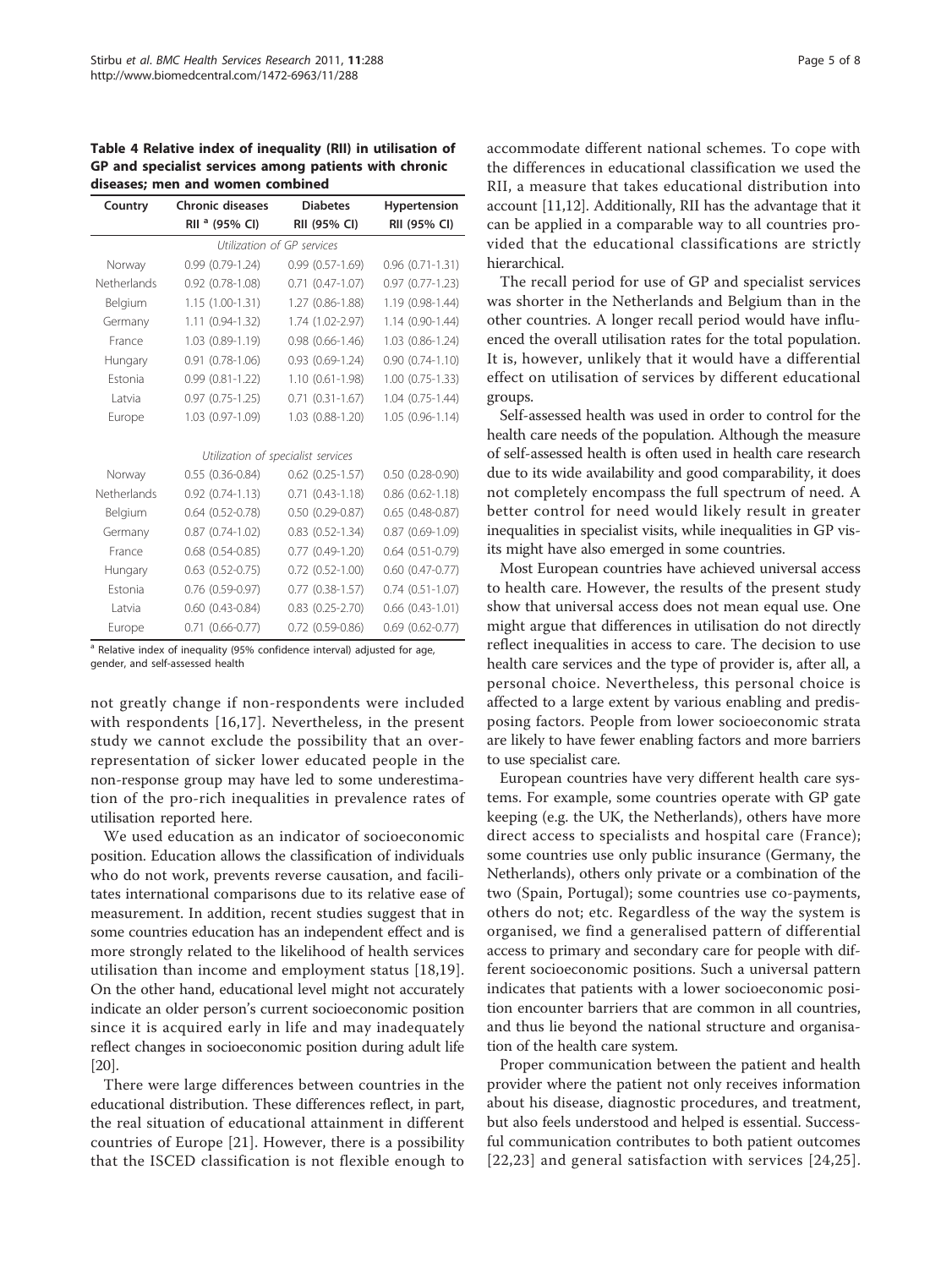People with a lower socioeconomic position may better appreciate communication with the GP than with a specialist, as the former may be clearer in discussing the disease, be better at understanding and addressing the needs of the patient and, thus, be perceived as more trustworthy. On the other hand, patients with a higher socioeconomic position may trust a "higher specialised" provider and request contact with the specialist, or seek this contact directly thus avoiding the primary care provider. It is suggested that patients with lower education, lower income and ethnic background express more preference to see a GP for their initial care than better educated, higher income white patients [[26\]](#page-6-0), although research in this area is very limited and sometimes contradictory [[27](#page-6-0)]. Higher educated patients that chose a GP for their initial contact (either as personal choice or due to organisational enforcement, as in countries with a gate keeping system) are usually better able to articulate their needs for the specialist and have greater assertiveness regarding being referred to one [[28](#page-6-0),[29\]](#page-6-0), leading to a higher number of referrals.

One may suggest that a simple substitution of care occurs i.e. equal quality care for the same problem, which is performed by one type of provider instead of another without any consequences for the health outcomes of the patient. Our data, however, indicate that lower-educated people use GP services slightly less often compared to higher-educated people in most European countries, while inequalities in the use of specialists are large. A better control for need of care may even reveal pro-rich inequalities in the use of GP services. Thus, we do not find evidence for the substitution of care. Others also showed that the likelihood to consult a specialist increases given a consultation with the general practitioner [\[2](#page-6-0)].

Another common feature of the health care system is its enormous complexity: whichever type of organisation exists in a country it is never easily understood, particularly by those with a lower socioeconomic position. This complexity is often coupled with constant changes in the way the system operates that may disorient even welleducated patients. Since primary care (GP practices) is the easiest, most accessible and least changeable type of care, people with a lower socioeconomic position may not feel inclined to go further up the hierarchy of the health care organization, in order to avoid this confusing complexity.

Within the generalised pattern of differential utilisation of different types of services, there remain some variations that indicate that national health care systems may play an additional role in (dis-)motivating patients to use particular types of care. For example, compared to other countries, we observed larger inequalities in the use of specialist care in Latvia and smaller inequalities in the Netherlands. Similar differences were also

observed in studies on income inequalities in utilisation of care [[30](#page-6-0)]. It is plausible that these variations in the magnitude of inequalities are driven by differences in health system characteristics, such as sources of finance and service delivery practices. For example, in the Netherlands there is a stronger GP gate keeping system compared to other countries included in this study. A strong GP gate keeping system may allow a better control of the patient flow to specialists that is in accordance with clinical guidelines (and needs of the patients), thus leaving less room for inequalities in the utilisation of specialist care to occur compared to a more free-way system [[31\]](#page-7-0).

We hypothesized that inequalities in access to care in East European countries would be larger than in the West European countries due to disruption of the social protection and health care systems that occurred during the 1990s in many former Soviet countries. Our data do indicate larger inequalities in use of specialist care in Latvia. Compared to the neighbouring countries, Latvia has implemented a system with larger co-payment mechanisms for public health services. Thus, the financial barriers met by the population for the use of health services might have resulted in much lower utilisation rates and the highest level of inequalities observed in the present study. Also in Hungary, in addition to large inequalities in utilisation of specialist care, there were significant pro-rich inequalities in the use of GP services, indicating gross general inequalities in utilisation of health services. Our findings are supported by studies reporting larger inequalities in mortality amenable to medical care found in East European countries compared to West European countries [\[32](#page-7-0)-[34](#page-7-0)]. However, in Estonia the magnitude of inequalities in utilisation of care was similar to that of West European countries, which indicates that the problem is limited to particular countries and can not be generalised to all East European countries.

The present study paid particular attention to people with chronic diseases. The results show large inequalities in utilisation of specialist services in this vulnerable group. Hampered access to specialist care might have a more severe impact on the health status of patients with high need, such as the chronically diseased, compared to the general population. Thus, there is an urgent need to investigate and remove barriers to the use of specialist care among patients with chronic diseases.

## Conclusions

In summary, large inequalities were observed in the utilisation of specialist care that are not compensated for by the use of GP services. Of particular concern is the presence of inequalities among patients with a high need for specialist care, such as those with chronic diseases, which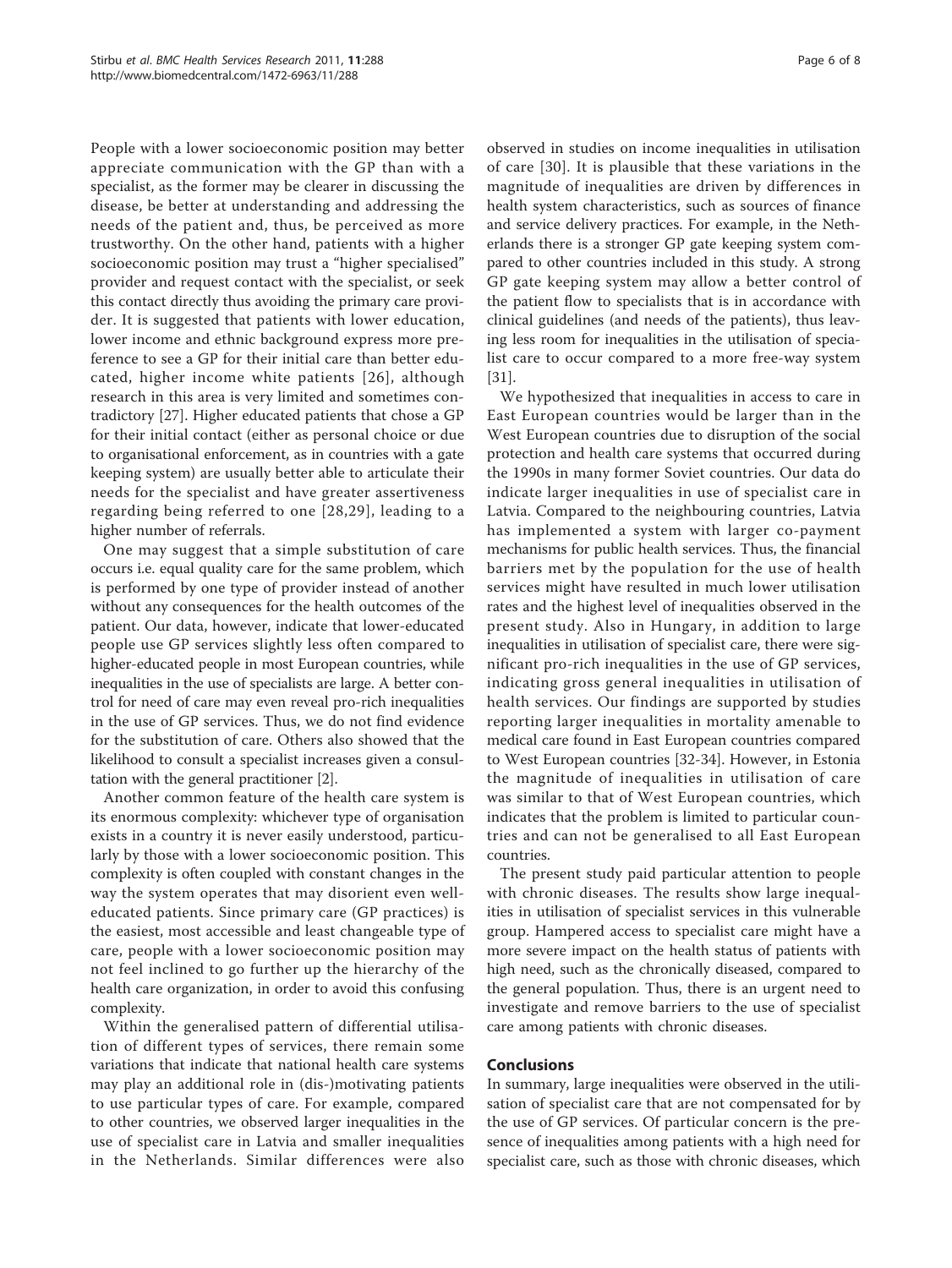<span id="page-6-0"></span>raises important issues regarding the access to care among vulnerable subgroups.

#### Acknowledgements and funding

This investigation has been funded by the Health & Consumer Protection Directorate-General of the European Union and was carried out as a part of the Eurothine project (Grant number 2003125). The study sponsors have not influenced in any form study design, collection, analysis, and interpretation of data, writing of the paper, and decision to submit it for publication. We also thank the following members of the European Union Working Group on Socioeconomic Inequalities in Health and the 'Eurothine' project who provided the National Survey Data:

Scientific Institute of Public Health, Brussels – H. van Oyen, S. Demarest; National Institute for Health Development, Department of Epidemiology and Biostatistics, Tallinn, Estonia – M. Tekkel;

Institut National de la Statistique et des Études Économiques, Paris – G. Desplanques; Research and Information Institute for Health Economics, Paris – F. Jusot;

Center for Social Policy Research, University of Bremen, Bremen, Germany – U. Helmert;

Demographic Research Institute, Hungarian Central Statistical Office, Budapest, Hungary – K. Kovacs;

Hungarian National Center of Epidemiology, Budapest, Hungary – F. Marton; Economic and Social Research Institute,Dublin – R. Layte;

Faculty of Public Health, Riga Stradins University, Riga, Latvia – A. Villerusa; Centraal Bureau voor de Statistiek, Voorburg, the Netherlands – J.J.M. Geurts; Research Program Care, Health and Welfare, Oslo University College, Oslo – E. Dahl; Division of Epidemiology, Norwegian Institute of Public Health, Oslo – B.H. Strand

#### Author details

<sup>1</sup>Department of Public Health, Erasmus Medical Centre Rotterdam, Erasmus University, The Netherlands. <sup>2</sup>Department of Public Health, Academic Medical Centre (AMC), University of Amsterdam, The Netherlands. <sup>3</sup>Institute of Health Economics and Health Care Management, Helmholtz Zentrum München - German Research Center for Environmental Health, Germany.

#### Authors' contributions

IS designed the study, performed the statistical analysis and wrote the main draft of the manuscript. AK supervised the study and provided comments to all drafts of the manuscript. AM contributed to study design and provided comments to drafts of the paper. JM conceived the study and contributed to draft the manuscript. All authors read and approved the final manuscript.

#### Competing interests

The authors declare that they have no competing interests.

#### Received: 12 January 2011 Accepted: 31 October 2011 Published: 31 October 2011

#### References

- van Doorslaer E, Masseria C, Koolman X, et al: [Inequalities in access to](http://www.ncbi.nlm.nih.gov/pubmed/16415462?dopt=Abstract) [medical care by income in developed countries.](http://www.ncbi.nlm.nih.gov/pubmed/16415462?dopt=Abstract) Cmaj 2006, 174(2):177-83.
- 2. Van der Meer JB: Equal care, equal cure? Socioeconomic differences in the use of health services and the course of health problems [thesis]. Public Health Erasmus University Rotterdam: Rotterdam; 1998.
- 3. van Doorslaer E, Jones AM: [Income-related inequality in health and](http://www.ncbi.nlm.nih.gov/pubmed/15259041?dopt=Abstract) [health care in the European Union.](http://www.ncbi.nlm.nih.gov/pubmed/15259041?dopt=Abstract) Health Econ 2004, 13(7):605-8.
- 4. Lorant V, Boland B, Humblet P, et al: [Equity in prevention and health care.](http://www.ncbi.nlm.nih.gov/pubmed/12080158?dopt=Abstract) J Epidemiol Community Health 2002, 56(7):510-6.
- 5. Goddard M, Smith P: [Equity of access to health care services: theory and](http://www.ncbi.nlm.nih.gov/pubmed/11556606?dopt=Abstract) [evidence from the UK.](http://www.ncbi.nlm.nih.gov/pubmed/11556606?dopt=Abstract) Soc Sci Med 2001, 53(9):1149-62.
- 6. Paterson I, Judge K, eds: Equality of access to healthcare. Reducing inequalities in health: A European perspective.Edited by: Mackenbach J, Bakker M. Routledge: London and New York; 2002:.
- van Doorslaer E, Wagstaff A, van der Burg H, et al: [Equity in the delivery of](http://www.ncbi.nlm.nih.gov/pubmed/11184794?dopt=Abstract) [health care in Europe and the US.](http://www.ncbi.nlm.nih.gov/pubmed/11184794?dopt=Abstract) J Health Econ 2000, 19(5):553-83.

Page 7 of 8

- 8. Walters S, Suhrcke M: Socioeconomic inequalities in health and health care access in central and eastern Europe and the CIS: a review of the recent literature. WHO European Office for Investment for Health and Development 2005.
- 9. McKee M, Shkolnikov V: [Understanding the toll of premature death](http://www.ncbi.nlm.nih.gov/pubmed/11691766?dopt=Abstract) [among men in eastern Europe.](http://www.ncbi.nlm.nih.gov/pubmed/11691766?dopt=Abstract) Bmi 2001, 323(7320):1051-5
- 10. Balabanova D, McKee M, Pomerleau J, et al: [Health service utilization in](http://www.ncbi.nlm.nih.gov/pubmed/15544638?dopt=Abstract) [the former soviet union: evidence from eight countries.](http://www.ncbi.nlm.nih.gov/pubmed/15544638?dopt=Abstract) Health Serv Res 2004, 39(6 Pt 2):1927-50.
- 11. Kunst AE, Mackenbach JP: Measuring socio-economic inequalities in health. World Health Organization: Copenhagen; 2000, p54.
- 12. Kunst A, Bos V, Mackenbach J: Guidelines for monitoring health inequalities in the European Union. Erasmus MC, Department of Public health: Rotterdam; 2001.
- 13. Martikainen P, Laaksonen M, Piha K, et al: [Does survey non-response bias](http://www.ncbi.nlm.nih.gov/pubmed/17454926?dopt=Abstract) [the association between occupational social class and health?](http://www.ncbi.nlm.nih.gov/pubmed/17454926?dopt=Abstract) Scand J Public Health 2007, 35(2):212-5.
- 14. Drivsholm T, Eplov LF, Davidsen M, et al: [Representativeness in](http://www.ncbi.nlm.nih.gov/pubmed/17132596?dopt=Abstract) [population-based studies: a detailed description of non-response in a](http://www.ncbi.nlm.nih.gov/pubmed/17132596?dopt=Abstract) [Danish cohort study.](http://www.ncbi.nlm.nih.gov/pubmed/17132596?dopt=Abstract) Scand J Public Health 2006, 34(6):623-31.
- 15. Boshuizen HC, Viet AL, Picavet HS, et al: [Non-response](http://www.ncbi.nlm.nih.gov/pubmed/16364384?dopt=Abstract) in a survey of [cardiovascular risk factors in the Dutch population: determinants and](http://www.ncbi.nlm.nih.gov/pubmed/16364384?dopt=Abstract) [resulting biases.](http://www.ncbi.nlm.nih.gov/pubmed/16364384?dopt=Abstract) Public Health 2006, 120(4):297-308.
- 16. Reijneveld SA, Stronks K: [The impact of response bias on estimates of](http://www.ncbi.nlm.nih.gov/pubmed/10661659?dopt=Abstract) [health care utilization in a metropolitan area: the use of administrative](http://www.ncbi.nlm.nih.gov/pubmed/10661659?dopt=Abstract) [data.](http://www.ncbi.nlm.nih.gov/pubmed/10661659?dopt=Abstract) Int J Epidemiol 1999, 28(6):1134-40.
- 17. Reijneveld SA, Stronks K: [The validity of self-reported use of health care](http://www.ncbi.nlm.nih.gov/pubmed/11821355?dopt=Abstract) [across socioeconomic strata: a comparison of survey and registration](http://www.ncbi.nlm.nih.gov/pubmed/11821355?dopt=Abstract) [data.](http://www.ncbi.nlm.nih.gov/pubmed/11821355?dopt=Abstract) Int J Epidemiol 2001, 30(6):1407-141.
- 18. Habicht J, Kunst AE: [Social inequalities in health care services utilisation](http://www.ncbi.nlm.nih.gov/pubmed/15571895?dopt=Abstract) [after eight years of health care reforms: a cross-sectional study of](http://www.ncbi.nlm.nih.gov/pubmed/15571895?dopt=Abstract) [Estonia, 1999.](http://www.ncbi.nlm.nih.gov/pubmed/15571895?dopt=Abstract) Soc Sci Med 2005, 60(4):777-87.
- 19. Halldorsson M, Kunst AE, Kohler L, et al: [Socioeconomic differences in](http://www.ncbi.nlm.nih.gov/pubmed/11854341?dopt=Abstract) children'[s use of physician services in the Nordic countries.](http://www.ncbi.nlm.nih.gov/pubmed/11854341?dopt=Abstract) J Epidemiol Community Health 2002, 56(3):200-4.
- 20. Huisman M, Kunst AE, Bopp M, et al: [Educational inequalities in](http://www.ncbi.nlm.nih.gov/pubmed/15705459?dopt=Abstract) [cause-specific mortality in middle-aged and older men and women](http://www.ncbi.nlm.nih.gov/pubmed/15705459?dopt=Abstract) [in eight western European populations.](http://www.ncbi.nlm.nih.gov/pubmed/15705459?dopt=Abstract) Lancet 2005, 365(9458):493-500.
- 21. Rodríguez-Pose A, Tselios V: Mapping the european regional educational distribution: educational attainment and inequality. Instituto Madrileño de Estudios Avanzados (IMDEA) Ciencias Sociales: Madrid; 2007.
- 22. Di Blasi Z, Harkness E, Ernst E, et al: [Influence of context effects on health](http://www.ncbi.nlm.nih.gov/pubmed/11253970?dopt=Abstract) [outcomes: a systematic review.](http://www.ncbi.nlm.nih.gov/pubmed/11253970?dopt=Abstract) Lancet 2001, 357(9258):757-62.
- 23. Meryn S: [Improving doctor-patient communication. Not an option, but a](http://www.ncbi.nlm.nih.gov/pubmed/9641926?dopt=Abstract) [necessity.](http://www.ncbi.nlm.nih.gov/pubmed/9641926?dopt=Abstract) Bmj 1998, 316(7149):1922.
- 24. Butler CC, Rollnick S, Pill R, et al: [Understanding the culture of prescribing:](http://www.ncbi.nlm.nih.gov/pubmed/9727992?dopt=Abstract) [qualitative study of general practitioners](http://www.ncbi.nlm.nih.gov/pubmed/9727992?dopt=Abstract)' and patients' perceptions of [antibiotics for sore throats.](http://www.ncbi.nlm.nih.gov/pubmed/9727992?dopt=Abstract) Bmj 1998, 317(7159):637-42.
- 25. Saha S, Arbelaez JJ, and Cooper LA: [Patient-physician relationships and](http://www.ncbi.nlm.nih.gov/pubmed/14534227?dopt=Abstract) [racial disparities in the quality of health care.](http://www.ncbi.nlm.nih.gov/pubmed/14534227?dopt=Abstract) Am J Public Health 2003, 93(10):1713-9.
- 26. Wong MD, Asch SM, Andersen RM, et al: [Racial and ethnic differences in](http://www.ncbi.nlm.nih.gov/pubmed/15093758?dopt=Abstract) patients' [preferences for initial care by specialists.](http://www.ncbi.nlm.nih.gov/pubmed/15093758?dopt=Abstract) Am J Med 2004, 116(9):613-20.
- 27. Groholt E, Stigum H, Nordhagen R, et al: [Health service utilization in the](http://www.ncbi.nlm.nih.gov/pubmed/12678311?dopt=Abstract) [Nordic countries in 1996: Influence of socio-economic factors among](http://www.ncbi.nlm.nih.gov/pubmed/12678311?dopt=Abstract) [children with and without chronic health conditions.](http://www.ncbi.nlm.nih.gov/pubmed/12678311?dopt=Abstract) Eur J Public Health 2003, 13(1):30-7.
- 28. Little P, Dorward M, Warner G, et al: [Importance of patient pressure and](http://www.ncbi.nlm.nih.gov/pubmed/14966079?dopt=Abstract) [perceived pressure and perceived medical need for investigations,](http://www.ncbi.nlm.nih.gov/pubmed/14966079?dopt=Abstract) [referral, and prescribing in primary care: nested observational study.](http://www.ncbi.nlm.nih.gov/pubmed/14966079?dopt=Abstract) Bmj 2004, 328(7437):444.
- 29. Morgan M, Jenkins L, and Ridsdale L: [Patient pressure for referral for](http://www.ncbi.nlm.nih.gov/pubmed/17244421?dopt=Abstract) [headache: a qualitative study of GPs](http://www.ncbi.nlm.nih.gov/pubmed/17244421?dopt=Abstract)' referral behaviour. Br J Gen Pract 2007, 57(534):29-35.
- 30. Wagstaff A, van Doorslaer E, van der Burg H, et al: [Equity in the finance of](http://www.ncbi.nlm.nih.gov/pubmed/10537896?dopt=Abstract) [health care: some further international comparisons.](http://www.ncbi.nlm.nih.gov/pubmed/10537896?dopt=Abstract) J Health Econ 1999, 18(3):263-90.